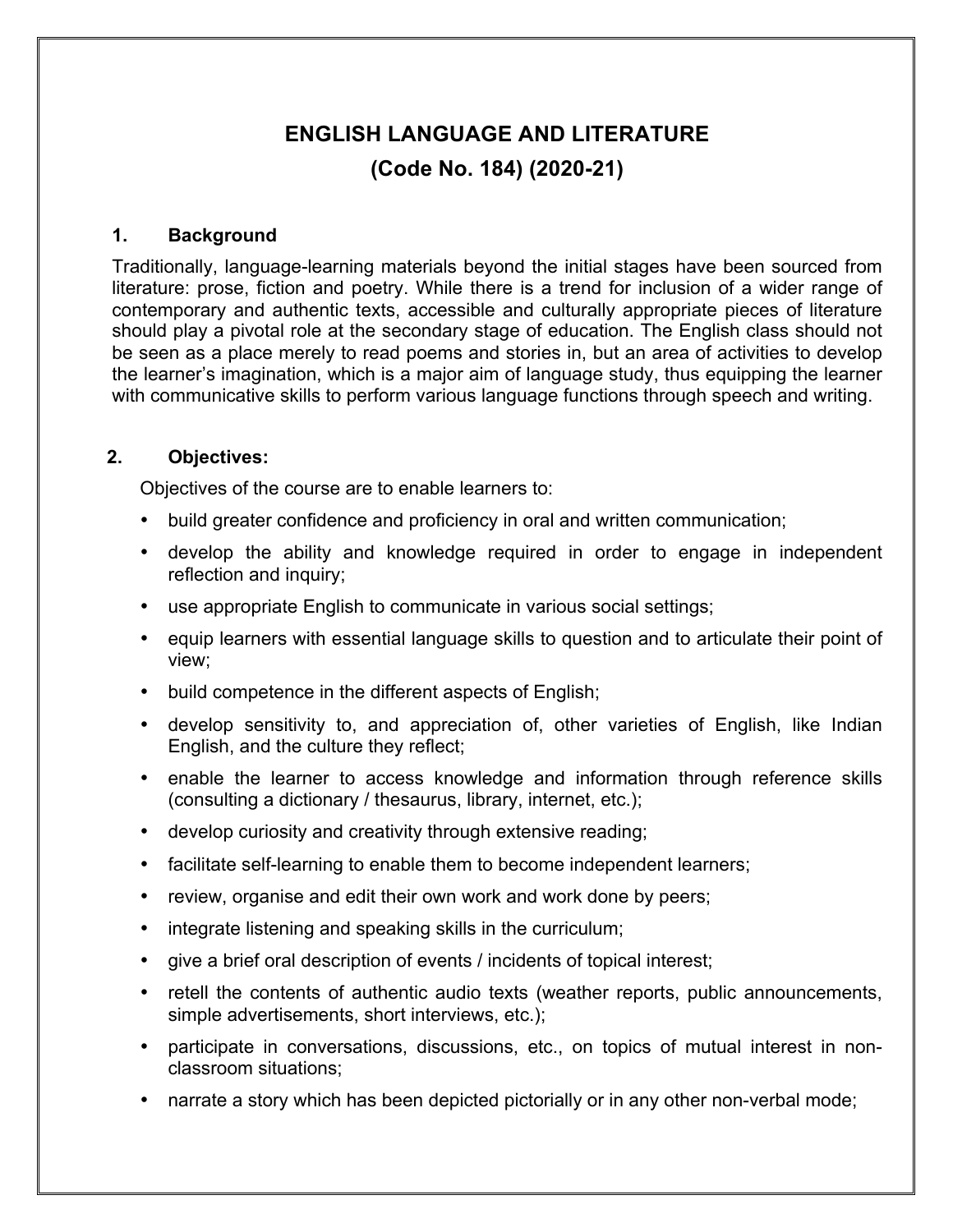- respond, in writing, to business letters, official communications email etc.;
- read and identify the main points / significant details of texts like scripts of audio-video interviews, discussions, debates, etc.;
- write without prior preparation on a given topic and be able to defend or explain the stand taken / views expressed in the form of article, speech, or a debate;
- write a summary of short lectures on familiar topics by making / taking notes;
- write an assessment of different points of views expressed in a discussion / debate;
- read poems effectively (with proper rhythm and intonation);
- transcode information from a graph / chart to a description / report and write a dialogue, short story or report.

#### **3. Language Items**

In addition to consolidating the grammatical items practised earlier, the courses at the secondary level seek to reinforce the following explicitly:

- sequence of tenses
- reported speech in extended texts
- modal auxiliaries (those not covered at upper primary)
- non-finites (infinitives, gerunds, participles)
- conditional clauses
- complex and compound sentences
- phrasal verbs and prepositional phrases
- cohesive devices
- punctuation (semicolon, colon, dash, hyphen, parenthesis or use of brackets and exclamation mark)

#### **4. Methods and Techniques**

The methodology is based on a multi-skill, activity-based, learner-centered approach. Care is taken to fulfill the functional (communicative), literary (aesthetic) and cultural (sociological) needs of the learner. In this situation, the teacher is the facilitator of learning, She/he presents language items, contrives situations which motivates the child to use English for the purposes of communication and expression. Aural-oral teaching and testing is an integral feature of the teaching-learning process. The electronic and print media could be used extensively. A few suggestive activities are:

- Role play
- Simulating real life situations
- Dramatising and miming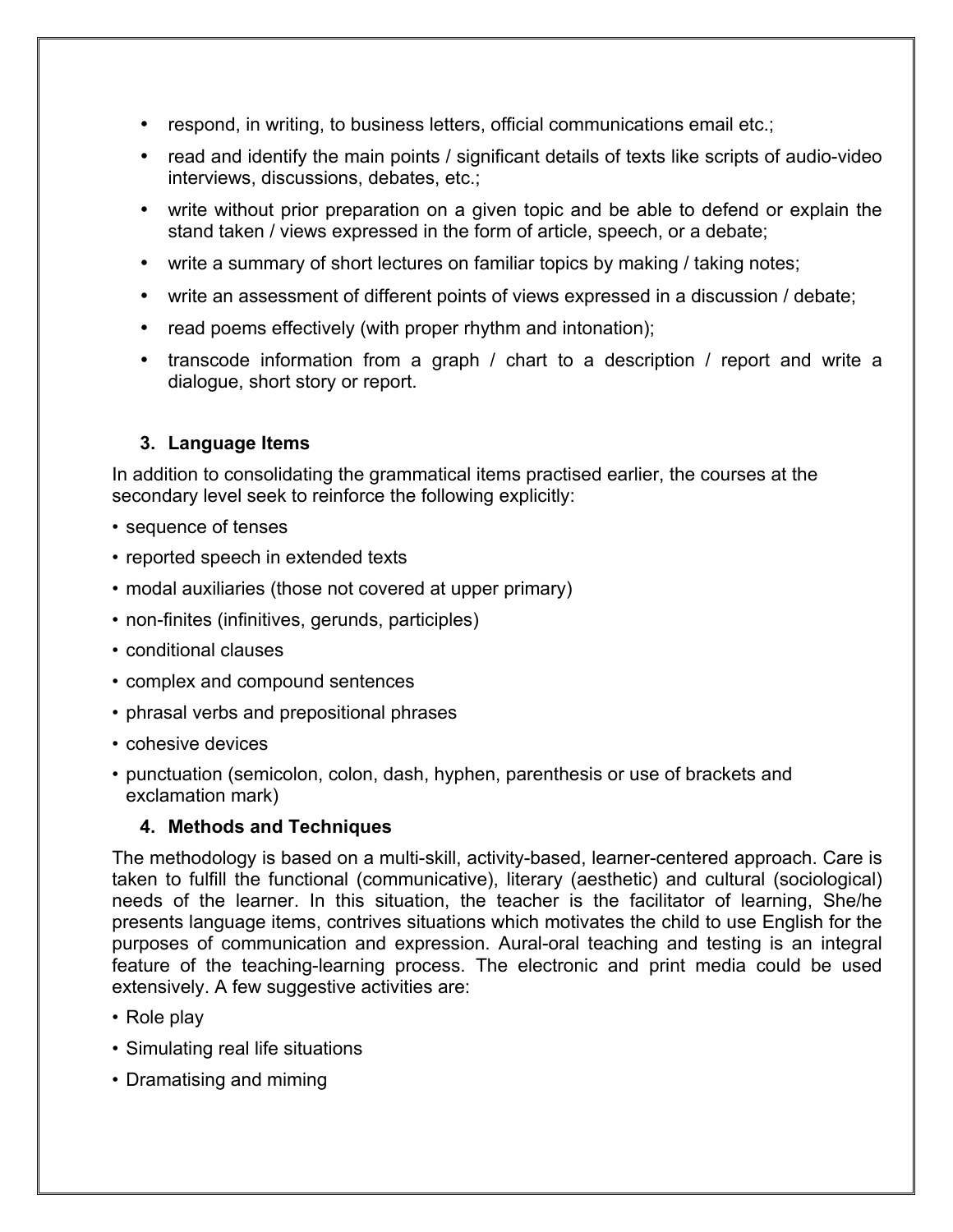- Problem solving and decision making
- Interpreting information given in tabular form and schedule
- Using newspaper clippings
- Borrowing situations from the world around the learners, from books and from other disciplines
- Using language games, riddles, puzzles and jokes
- Interpreting pictures / sketches / cartoons
- Debating and discussing
- Narrating and discussing stories, anecdotes, etc.
- Reciting poems
- Working in pairs and groups
- Using media inputs computer, television, video cassettes, tapes, software packages

#### **ENGLISH LANGUAGE AND LITERATURE (Code No. 184) SYLLABUS CLASS – IX (2020-21) SECTION - WISE WEIGHTAGE**

| Section |                                       | <b>Total Weightage</b><br>80 |
|---------|---------------------------------------|------------------------------|
|         | <b>Reading Skills</b>                 |                              |
| B       | Writing Skills with Grammar           | 30                           |
|         | Literature Textbook and Supplementary | 30                           |
|         | <b>Reading Text</b>                   |                              |

#### **Note-The annual examination will be of 80 marks**

#### **There will be internal assessment of 20 Marks.**

#### **SECTION A: READING 50 Periods**

This section will have two reading passages. 20 Marks

1: A Factual passage 300-350 words with eight Objective Type Questions (including Multiple Choice Questions). 8 marks

2 A Discursive passage of 350-400 words with four Short Answer Type Questions to test inference, evaluation and analysis and four Objective Type Questions (including Multiple Choice Questions) to test vocabulary. The contract of the contract of the contract of the contract of the contract of the contract of the contract of the contract of the contract of the contract of the contract of the cont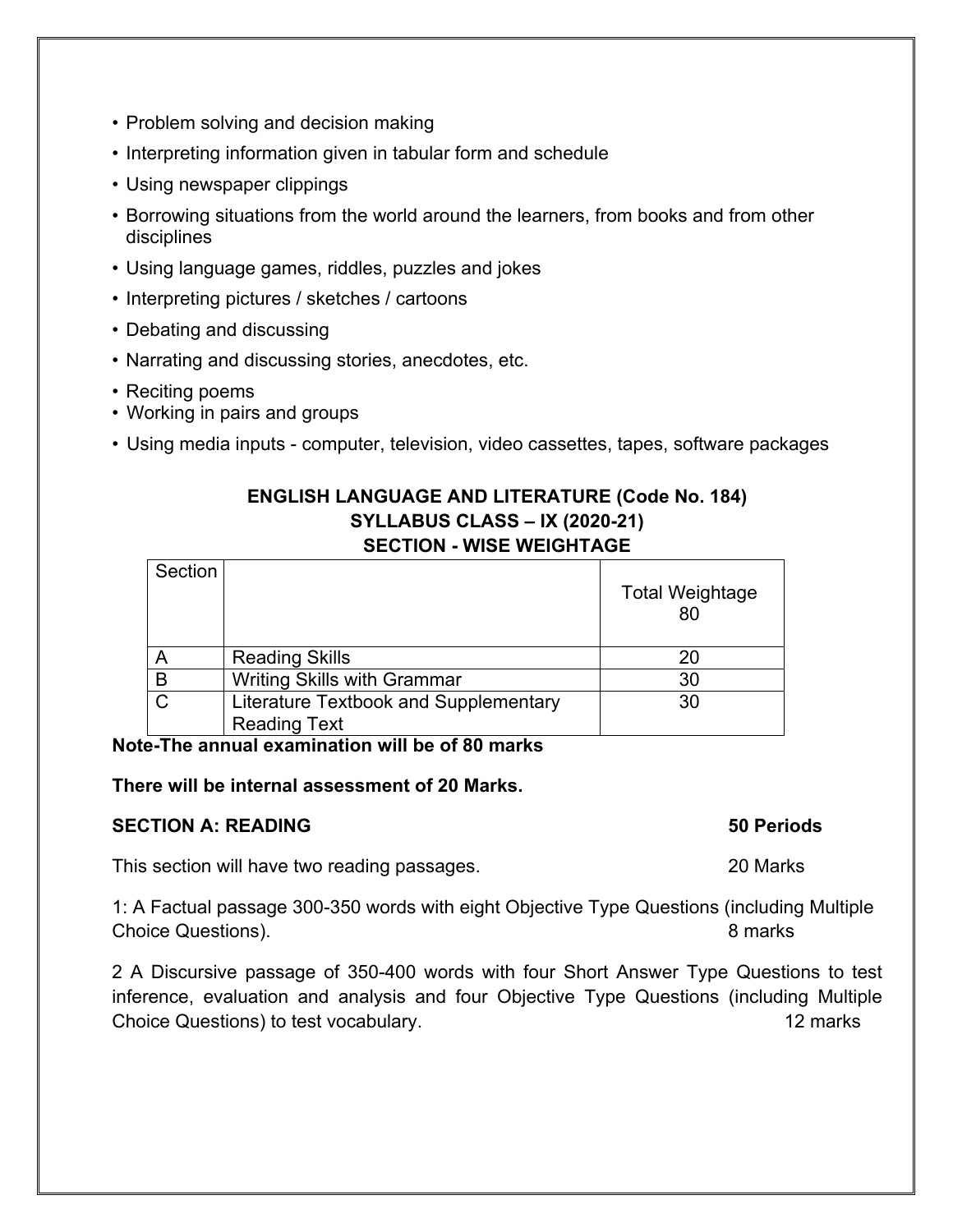## **SECTION B: WRITING SKILLS AND CONTEXTUAL GRAMMAR**

### **(30 Marks)**

60 Periods

For writing tasks there will be internal choice.

3: Writing an Informal Letter on a situation /Descriptive Paragraph (person/place/event/diary entry) in about 150-200 words based on visual or verbal cue/s. 10 marks

4: Writing a story based on a given outline or cue/s in about 150-200 words. 10 marks

|       | The Grammar syllabus will include the following topics- |  |  |
|-------|---------------------------------------------------------|--|--|
|       | Tenses                                                  |  |  |
| ii.   | <b>Modals</b>                                           |  |  |
| iii.  | Use of passive voice                                    |  |  |
| iv.   | Subject - verb concord                                  |  |  |
| ν.    | Reported speech                                         |  |  |
|       | a. Commands and requests                                |  |  |
|       | b. Statements                                           |  |  |
|       | c. Questions                                            |  |  |
| vi.   | Clauses:                                                |  |  |
|       | a. Noun clauses                                         |  |  |
|       | b. Adverb clauses of condition and time                 |  |  |
|       | c. Relative clauses                                     |  |  |
| vii.  | <b>Determiners</b>                                      |  |  |
| viii. | <b>Prepositions</b>                                     |  |  |
|       |                                                         |  |  |

The above items may be tested through test types (grammar in context) as given below:

| 5: Cloze passage / Gap Filling / Editing. | 4 marks. |
|-------------------------------------------|----------|
|-------------------------------------------|----------|

6: Dialogue Writing/ Reporting dialogue on a given cue. 6 marks

#### **SECTION C: LITERATURE TEXTBOOK & SUPPLEMENTARY READER TEXTBOOK (30 Marks)**

There will be Internal Choice for every question. There will be Internal Choice for every question.

7. One out of two extracts from prose/poetry/play for reference to the context. Two Short Answer Type Questions of two marks each based on interpretation. (2x2=4 marks)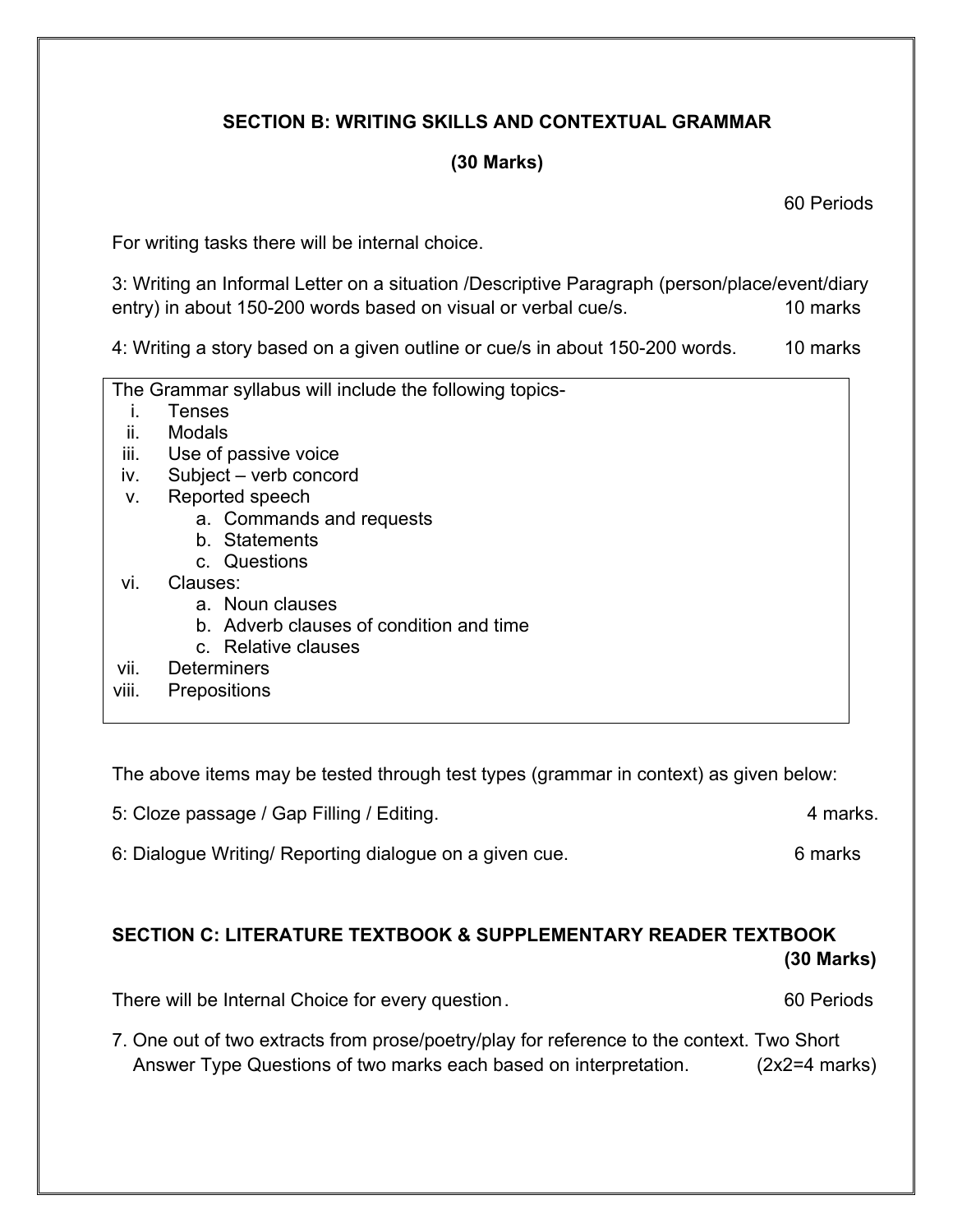8. Five Short Answer Type Questions out of seven short answer type questions from BEEHIVE AND MOMENTS (3 questions out of four from BEEHIVE and 2 questions out of three from MOMENTS) to test local and global comprehension of theme and ideas (to be answered in 30-40 words each)

(2x5=10 marks)

- 9. One out of two Long Answer Type questions to be answered in 100-150 words, from the book BEEHIVE to assess creativity, imagination and extrapolation beyond the text and across the texts. This can be a passage based question taken from a situation / plot from the texts. (8 marks)
- 10 One out of two Long Answer Type questions from the book MOMENTS on theme or plot involving interpretation, extrapolation beyond the text and inference or character sketch in about (100-150 words). (8 marks)

## **Prescribed Books: Published by NCERT, New Delhi**

- BEEHIVE Textbook for class IX
- MOMENTS Supplementary Reader for Class IX
- Words and Expressions-I, Workbook

## **NOTE: Teachers are advised to:**

- (i) encourage classroom interaction among peers, students and teachers through activities such as role play, group work etc.
- (ii) reduce teacher-talk time and keep it to the minimum,
- (iii) take up questions for discussion to encourage pupils to participate and to marshal their ideas and express and defend their views.

Besides measuring learning outcome, texts serve the dual purpose of diagnosing mistakes and areas of non-learning. To make evaluation a true index of learners' knowledge, each language skill is to be assessed through a judicious mixture of different types of questions.

- 1. Reading Section: Reading for comprehension, critical evaluation, inference and analysis are to be tested.
- 2. Writing Section: All types of short and extended writing tasks will be dealt with.
- 3. Grammar: Grammar items mentioned in the syllabus will be taught and assessed.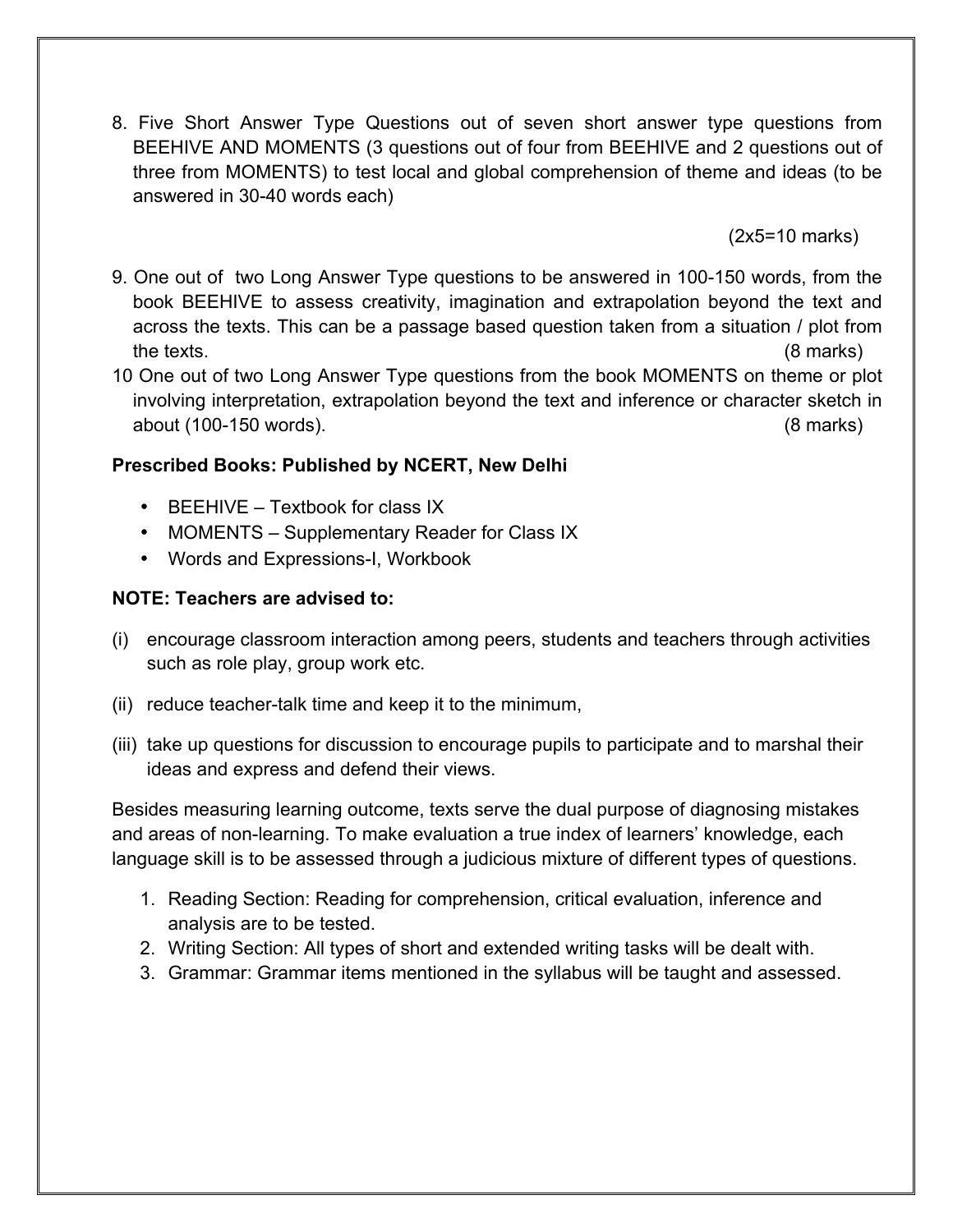## **INTERNAL ASSESSMENT**

Listening and Speaking Competencies 60 Periods 50 Periods

Assessment of Listening and Speaking Skills will be for 05 marks.

It is recommended that listening and speaking skills should be regularly practised in the class. Art-integrated activities like Role Play, Skit, Dramatization etc. can also be used.

## **Guidelines for Assessment in Listening and Speaking Skills**

## **i. Activities:**

- Activities for listening and speaking available at www.cbseacademic.in can be used for developing listening and speaking skills of students.
- Subject teachers should also refer to books prescribed in the syllabus.
- In addition to the above, teachers may plan their own activities and create their own material for assessing the listening and speaking skills.

## **ii. Parameters for Assessment:**

The listening and speaking skills are to be assessed on the following parameters:

- i. Interactive competence (Initiation & turn taking, relevance to the topic).
- ii. Fluency (cohesion, coherence and speed of delivery).
- iii. Pronunciation
- iv. Language (accuracy and vocabulary).

## **iii. Schedule:**

- The practice of listening and speaking skills should be done throughout the academic year.
- The final assessment of the skills is to be done as per the convenience and schedule of the school.

## **III. Record keeping:**

The record of the activities done and the marks given must be kept for three months after the declaration of result, for any random checking by the Board.

## **No recording of speaking skills is to be sent to the Board.**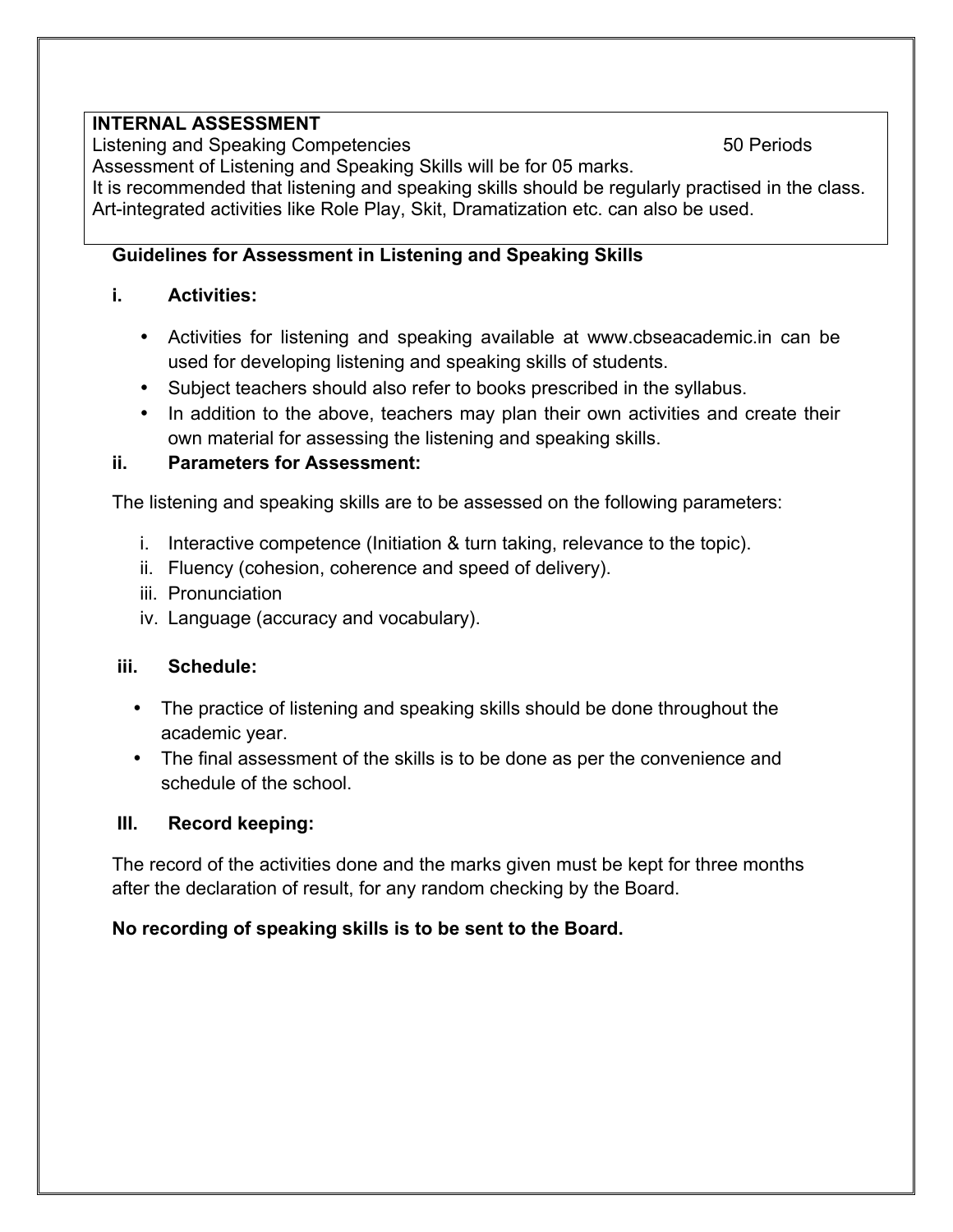## **ENGLISH LANGUAGE AND LITERATURE**

## **(Code No. 184) CLASS – IX (2020 – 21) Marks-80**

| <b>Sections</b>                                          | <b>Competencies</b>                                                                                                                                                                                                                                   | Total<br>marks | % Weightage |
|----------------------------------------------------------|-------------------------------------------------------------------------------------------------------------------------------------------------------------------------------------------------------------------------------------------------------|----------------|-------------|
| Reading Comprehension                                    | Conceptual understanding, decoding,<br>analyzing, inferring, interpreting and<br>vocabulary                                                                                                                                                           | 20             | 25%         |
| Writing Skill and Grammar                                | Creative expression of an opinion,<br>reasoning, justifying, illustrating,<br>appropriacy of style and tone, using<br>appropriate format and fluency. Applying<br>conventions, using integrated structures<br>with accuracy and fluency               | 30             | 37.50%      |
| Literature Textbook and<br>Supplementary Reading<br>Text | Recalling, reasoning, appreciating,<br>applying literary conventions illustrating<br>and justifying etc. Extract relevant<br>information, identifying the central theme<br>and sub-theme, understanding the<br>writers' message and writing fluently. | 30             | 37.50%      |
| Total                                                    |                                                                                                                                                                                                                                                       | 80             |             |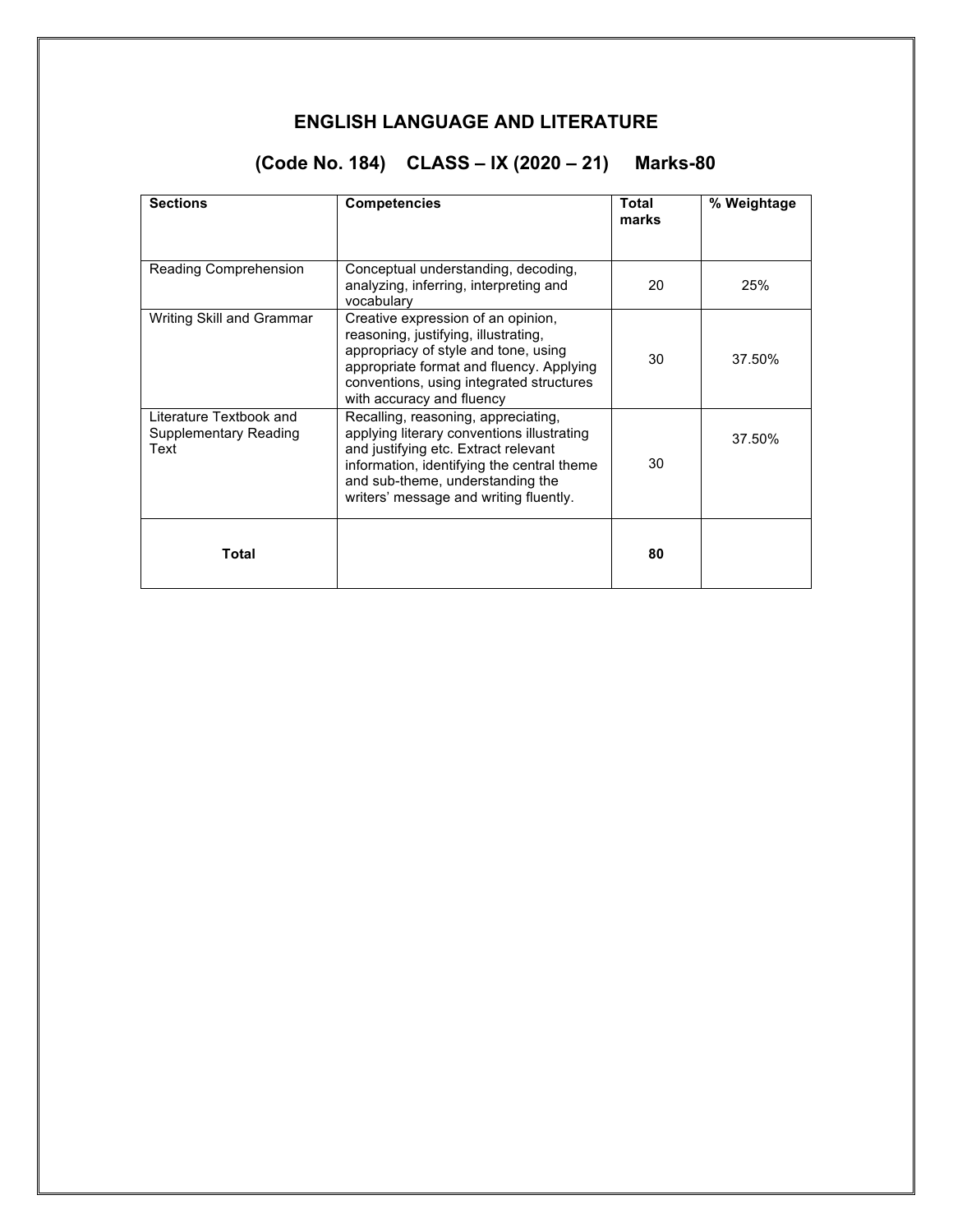## **ENGLISH LANGUAGE AND LITERATURE (Code No. 184)**

## **CLASS – X (2020-21)**

## **SECTION - WISE WEIGHTAGE IN ENGLISH LANGUAGE AND LITERATURE**

| Section |                                          | Total Weightage 80 |
|---------|------------------------------------------|--------------------|
|         | <b>Reading Skills</b>                    | 20                 |
| B       | <b>Writing Skills with Grammar</b><br>30 |                    |
|         | Literature Textbooks and Supplementary   |                    |
|         | <b>Reading Text</b>                      | 30                 |
|         | TOTAL                                    | 80                 |

**Note: The annual board examination will be of 80 marks, with a duration of three hours. There will be internal assessment of 20 Marks.**

| <b>SECTION A: READING</b>                                                                                                             | <b>50 Periods</b> |
|---------------------------------------------------------------------------------------------------------------------------------------|-------------------|
|                                                                                                                                       | 20 Marks          |
| This section will have two unseen passages of a total length of 700-750. The<br>arrangement within the reading section is as follows: |                   |
| 1. A factual passage of 300-350 words with eight Objective Type Questions (including                                                  |                   |
| Multiple Choice Questions).                                                                                                           | 8 marks           |
| 2.A Discursive passage of 350-400 words with four Short Answer Type Questions to test                                                 |                   |
| inference, evaluation and analysis and four Objective Type Questions (including Multiple                                              |                   |
| Choice Questions) to test vocabulary.                                                                                                 | 12 marks          |
| <b>SECTION B: WRITING AND GRAMMAR</b>                                                                                                 | <b>60 Periods</b> |
| For writing tasks, there will be internal choice                                                                                      | 30 Marks          |
| 3. Formal letter based on a given situation in about 150-200 words.                                                                   | 10marks           |

4. Writing an analytical paragraph on the basis of the given map/ chart/ report/ line graph etc.in about 150-200 words. 10marks 10marks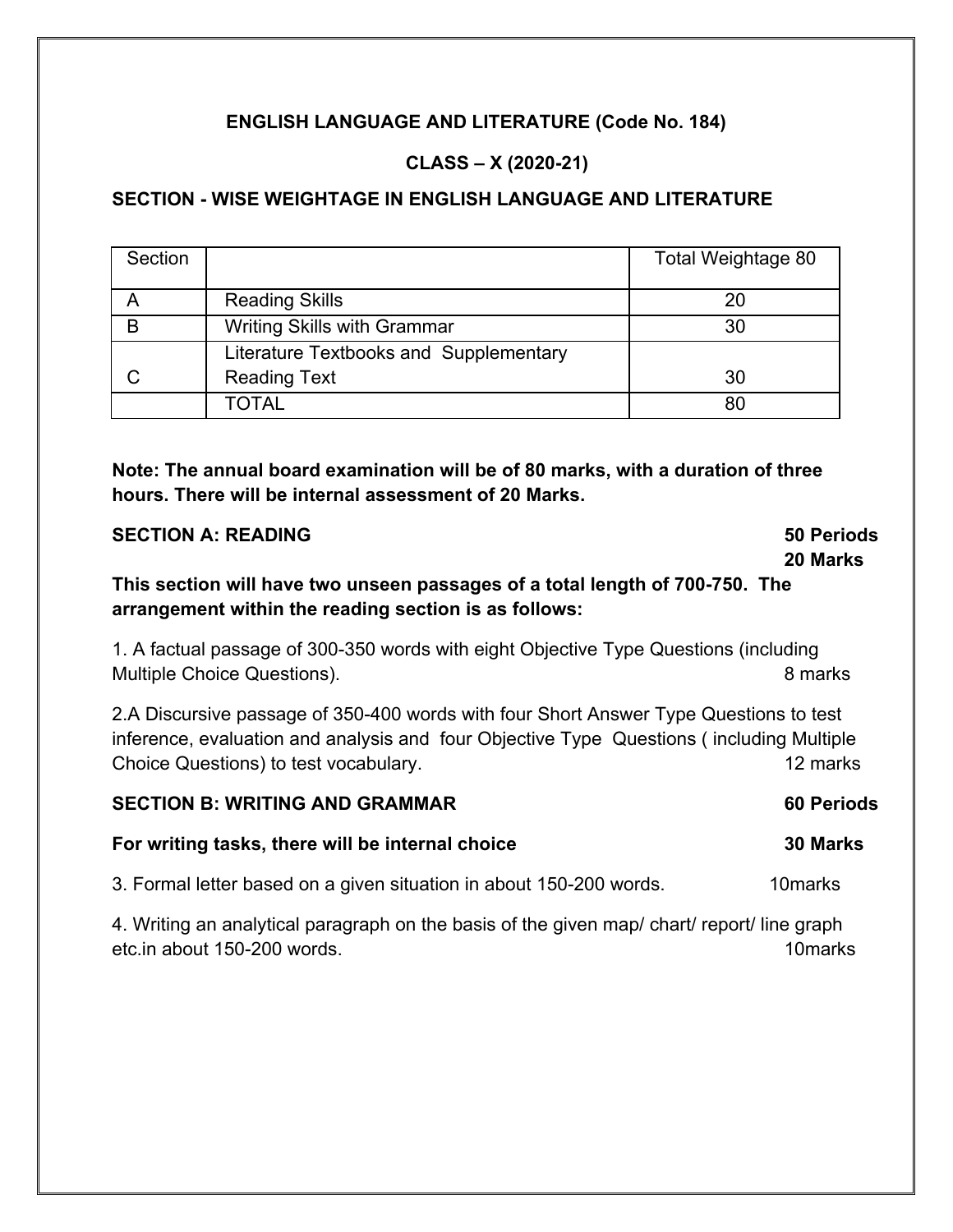**The Grammar syllabus will include the following topics in class X:**

- 1. Tenses
- 2. Modals
- 3. Use of passive voice
- 4. Subject verb concord
- 5.Reported speech
	- (i) Commands and requests
	- (ii) Statements
	- (iii) Questions
- 6. Clauses
	- (i) Noun clauses
	- (ii) Adverb clauses
	- (iii) Relative clauses
- 7. Determiners
- 8. Prepositions

## **The above items may be tested through test types given below:**

| 5. Cloze passage/ Gap Filling / Editing.                 | 4marks |
|----------------------------------------------------------|--------|
| 6. Dialogue writing/Reporting a dialogue on a given cue. | 6marks |

## **SECTION C**

## **LITERATURE TEXTBOOK AND SUPPLEMENTARY READING TEXT 60 Periods**

## **Internal choice will be there. 30 Marks**

7. One out of two extracts from prose/poetry/drama for reference to context. Two Short Answer Type Questions on interpretation. 2x2=4marks

8. Five Short Answer Type Questions out of seven to be answered in 30-40 words each from FIRST FLIGHT and FOOTPRINTS WITHOUT FEET (three from FIRST FLIGHT and two from FOOTPRINTS WITHOUT FEET). 2x5=10 marks

9. One out of two Long Answer Type Questions from the book 'FIRST FLIGHT' to be answered in about 100-150 words each to assess creativity, imagination and extrapolation beyond the text and across the texts. This can be a passage based question taken from a situation/plot from the texts. 8 marks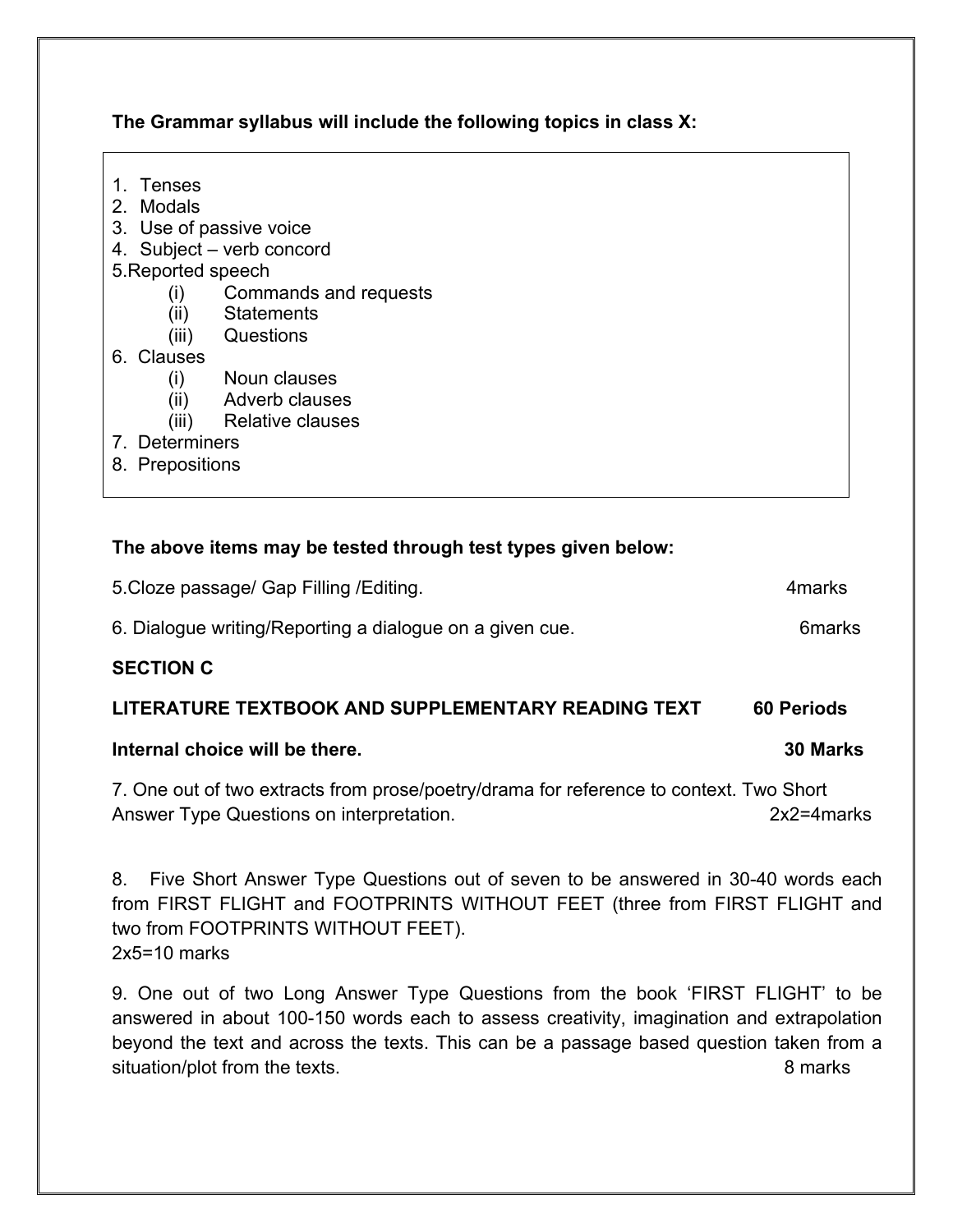10.One out of two Long Answer Type Question from the book 'FOOTPRINTS WITHOUT FEET' on theme or plot involving interpretation, extrapolation beyond the text and inference or character sketch to be answered in about 100-150 words. **8 marks** 8 marks

## **Prescribed Books: Published by NCERT, New Delhi**

- **•** FIRST FLIGHT Text for Class X
- FOOTPRINTS WITHOUT FEET Supplementary Reader for Class X
- WORDS AND EXPRESSIONS II (WORKBOOK FOR CLASS X)

## **Note: Teachers are advised to:**

- (i) encourage classroom interaction among peers, students and teachers through activities such as role play, group work etc.
- (ii) reduce teacher-talking time and keep it to the minimum,
- (iii) take up questions for discussion to encourage pupils to participate and to marshal their ideas and express and defend their views, and

(iv)follow the Speaking and Listening activities given in the NCERT books.

Besides measuring learning outcome, texts serve the dual purpose of diagnosing mistakes and areas of non-learning. To make evaluation a true index of learners' knowledge, each language skill is to be assessed through a judicious mixture of different types of questions.

- 1. Reading Section: Reading for comprehension, critical evaluation, inference and analysis are to be tested.
- 2. Writing Section: All types of short and extended writing tasks will be dealt with.
- 3. Grammar: Grammar items mentioned in the syllabus will be taught and assessed over a period of time. There will be no division of syllabus for Grammar.

## **INTERNAL ASSESSMENT**

Listening and Speaking Competencies 50 Periods Assessment of Listening and Speaking Skills will be for **1988** 05 marks. It is recommended that listening and speaking skills should be regularly practised in the class. Art-integrated activities like Role Play, Skit, Dramatization etc. can also be used.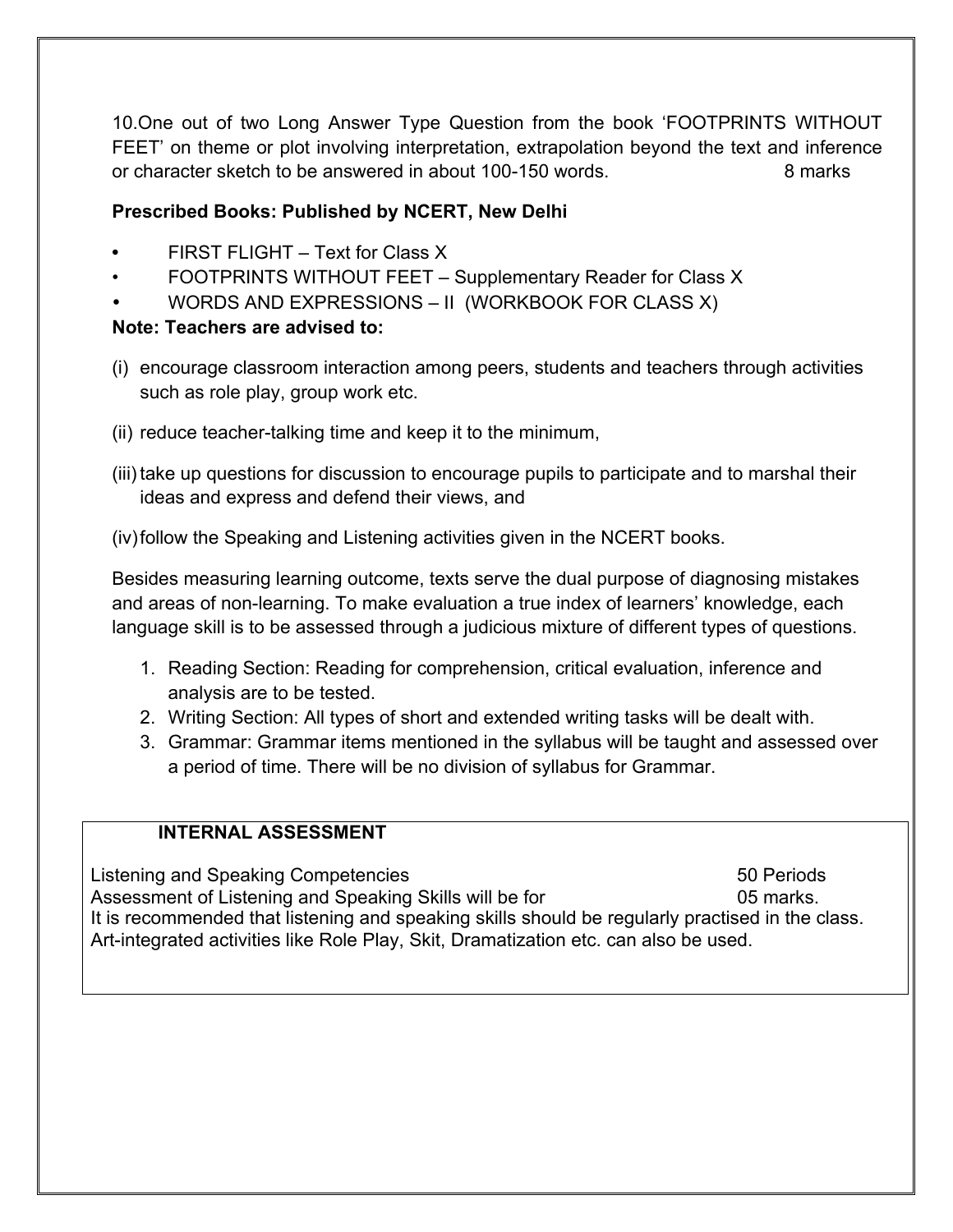## **Guidelines for Assessment in Listening and Speaking Skills**

## **i. Activities:**

- Activities for listening and speaking available at www.cbseacademic.in can be used for developing listening and speaking skills of students.
- Subject teachers should also refer to books prescribed in the syllabus.
- In addition to the above, teachers may plan their own activities and create their own material for assessing the listening and speaking skills.

## **ii. Parameters for Assessment:**

The listening and speaking skills are to be assessed on the following parameters:

- i. Interactive competence (Initiation & turn taking, relevance to the topic).
- ii. Fluency (cohesion, coherence and speed of delivery).
- iii. Pronunciation
- iv. Language (accuracy and vocabulary).

## **iii. Schedule:**

- The practice of listening and speaking skills should be done throughout the academic year.
- The final assessment of the skills is to be done as per the convenience and schedule of the school.

## **III. Record keeping:**

The record of the activities done and the marks given must be kept for three months after the declaration of result, for any random checking by the Board.

## **No recording of speaking skills is to be sent to the Board.**